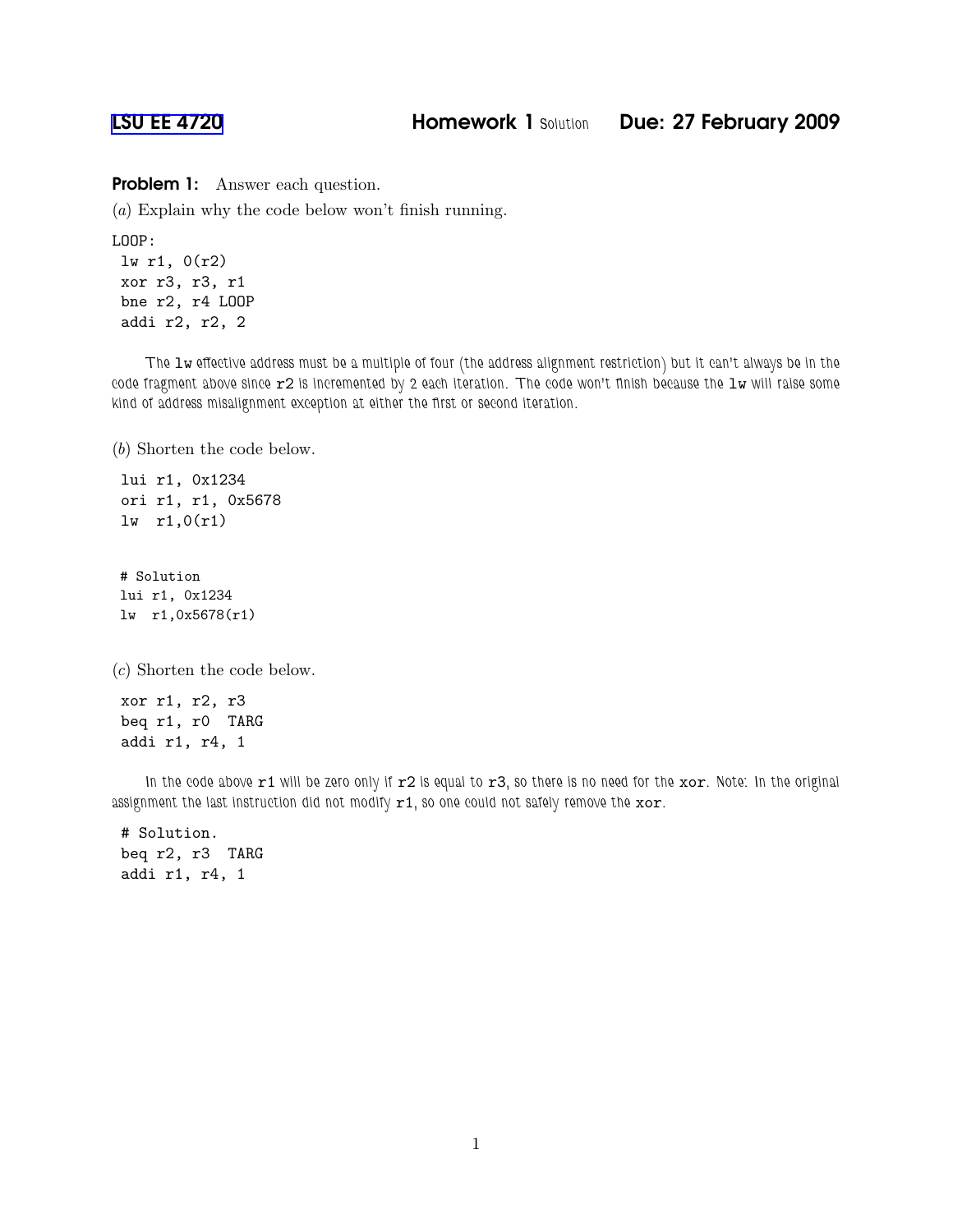**Problem 2:** Consider the execution code below on the illustrated implementation.

LOOP:

lw r2, 0(r4) slt r1, r2, r3 beq r1, r0 LOOP addi r4, r4, 4



(a) Determine the execution rate in IPC (instructions per cycle) assuming a large number of iterations. Use a pipeline execution diagram to justify your answer. (No credit without one.)

```
LOOP:
```

```
# Solution
# Cycle 0 1 2 3 4 5 6 7 8 9 10 11 12 13 14 15 16 17 18 19
lw r2, 0(r4) IF ID EX ME WB
slt r1, r2, r3 IF ID -> EX ME WB
beq r1, r0 LOOP IF -> ID ----> EX ME WB
addi r4, r4, 4 IF ----> ID EX ME WB
# Cycle 0 1 2 3 4 5 6 7 8 9 10 11 12 13 14 15 16 17 18 19
\ln r2, 0(r4) IF ID EX ME WB
slt r1, r2, r3 IF ID -> EX ME WB
beq r1, r0 LOOP IF -> ID ----> EX ME WB
addi r4, r4, 4 				 IF ----> ID EX ME WB
# Cycle 0 1 2 3 4 5 6 7 8 9 10 11 12 13 14 15 16 17 18 19
\ln r2, 0(r4) IF ID EX ME WB
...
```
The code suffers two stalls, the first because the slt needs the lw value and the second (a two-cycle stall) because the beq needs the slt value. Iterations start (first instruction of the loop is in IF) in cycles 0, 7, and 14. Since the pipeline is in the same state in cycles 7 and 14 ( $1w$  in  $IF$ , addi in  $ID$ , and beq in  $EX$ ) we can expect the iteration that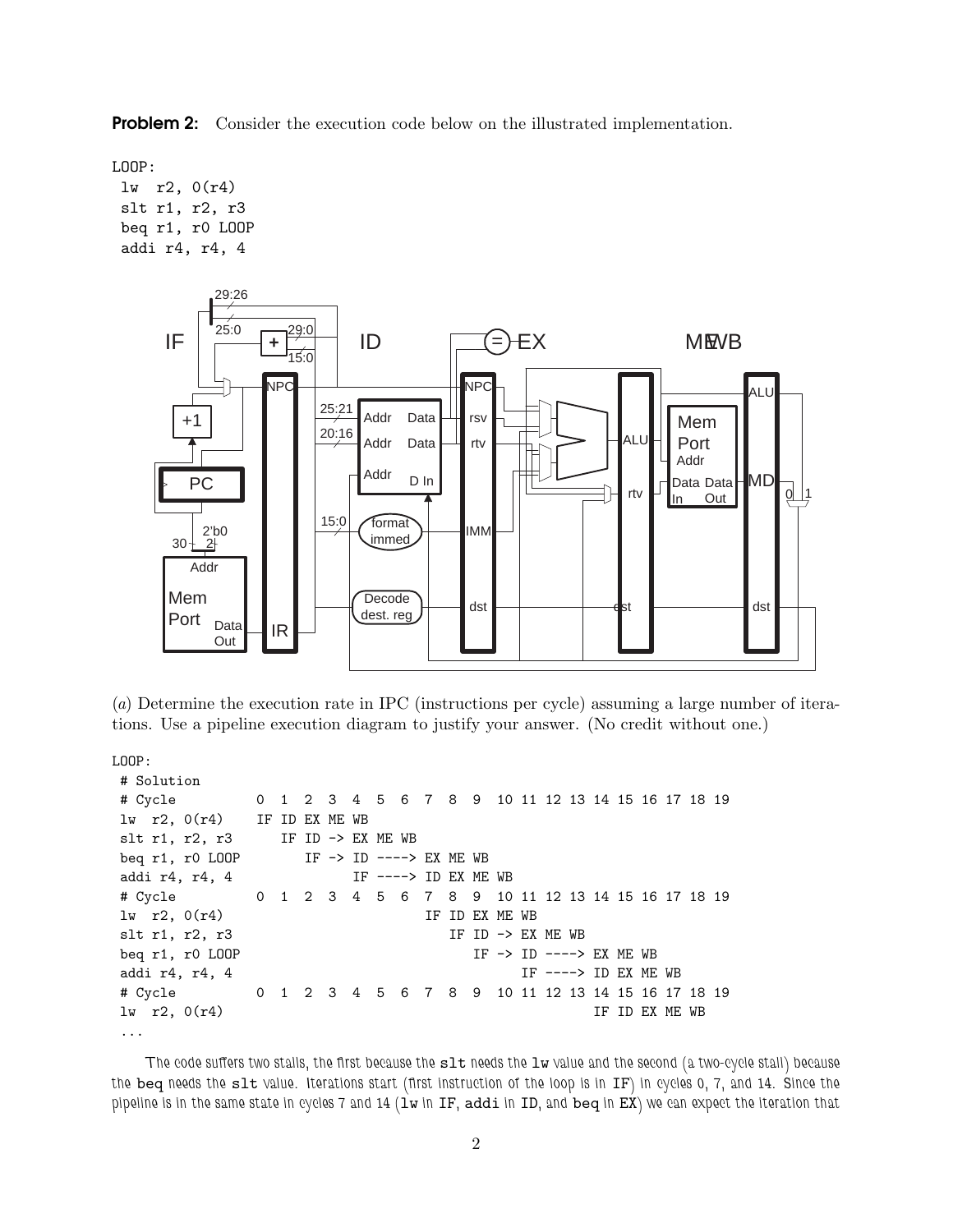starts at 14 to be identical to the one that starts at 7. The time for these iterations is  $14 - 7 = 7$  cycles, and so the execution rate is  $\frac{4}{7}$  IPC(or if you prefer, the instruction initiation interval is  $\frac{7}{4}$  CPI).

(b) If the previous part was solved correctly there should be a stall due to the branch. Add a bypass path to avoid the branch stall.

The added bypass path appears below in blue. This bypass path eliminates the stall but would likely lower the clock frequency. (See the next problem.)



LOOP:

# Solution - Execution with the bypass. # Cycle 0 1 2 3 4 5 6 7 8 9 10 11 12 13 14 15 16 17 18 19 lw r2, 0(r4) IF ID EX ME WB slt r1, r2, r3 IF ID -> EX ME WB beq r1, r0 LOOP IF -> ID EX ME WB addi r4, r4, 4 IF ID EX ME WB

(c) Why might the added bypass path impact clock frequency?

The slt at the ALU output would be ready late in the cycle, and these signals would still have to pass through the ID-stage comparison unit, then some control logic, the IF-stage mux, finally reaching the PC input. Since it's reasonable that the critical path passed through the ALU without this bypass, adding the bypass would increase the critical path and therefore reduce clock frequency. (A solution that bypassed from ME to ID would not impact clock frequency [unless it were taken from the memory port output] but it would only reduce the number of stall cycles from 2 to 1.)

(d) Suppose the clock frequency of the original pipeline were 1 GHz, and call the clock frequency of the added-bypass implementation  $\phi$ . For what value of  $\phi$  will the run time of the code fragment be the same on the original and added-bypass implementations (assuming a large number of iterations).

Without the bypass the code executes at  $\frac{4}{7}1\,\rm{GHz}$  IPS (instruction per second). With the bypass the code will execute at a rate of  $\frac{4}{5}$  IPCor  $\frac{4}{5}\phi$  IPS. Solving  $\frac{4}{7}1\,\mathrm{GHz} = \frac{4}{5}\phi$  yields  $\phi = \frac{5}{7}\,\mathrm{GHz}$ .